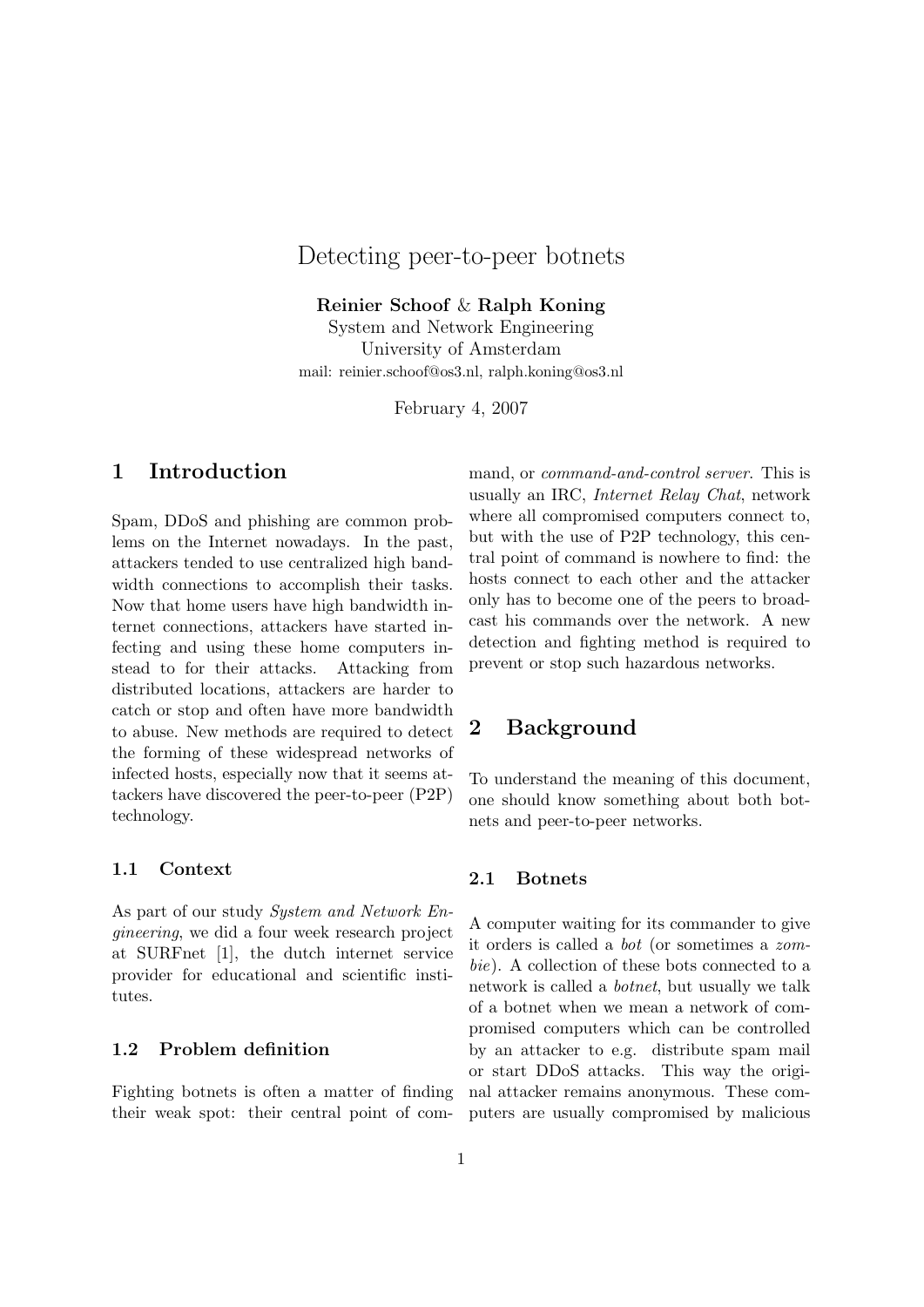software, malware, like viruses or trojans and wait for their attacker to give them commands what to attack and when. Bots often connect to an IRC network. On this network they join a channel which is operated by the attacker, which gives them their instructions via the channel. Botnets can consist of thousands or millions of hosts and are therefore able to attack in a very distributed and powerful way. An attack is difficult to stop because of its large number of sources. Therefore it is essential to prevent the forming of these networks for example by preventing computers from getting infected or by taking down the central command point the bots are contacting.

#### 2.2 P2P

Differing from the classic client-server model, on which most internet services are based, in a P2P network the connected hosts or peers, connect to each other, being both server and client (ad hoc), requiring no dedicated servers for the communication between the peers. In P2P-networks every peer is equal, however, some protocols use centralized servers for search operations or define certain 'superpeers': peers with high bandwidth and/or computing power available to perform such tasks in order to make the network more efficient. P2P-networks these days are widely used for file sharing and video streaming and are responsible for most of the total internet traffic [2].

## 3 P2P botnets

P2P botnets are bots that use P2P technology to accomplish certain tasks. The most common ways for a bot to use P2P are spreading and control, each described below.

### 3.1 Spreading

Using P2P networks for spreading copies of the bot itself is a well known way for a bot to make use of P2P technology. The reason for this is sharing files on a P2P network is very popular among users and the chances of a user downloading and installing malware by mistake are big. Some bots rename themselves to match popular files on the network by which the chance finding a bot instead of a regular file increases.

Most of the P2P bots found are of this type, therefore some antivirus companies prefix the names of these bots with  $P2P$  e.g. P2P-Worm.Win32.SpyBot.fb. Although the spreading factor of these bots is high, most of them connect to IRC servers and can be detected using techniques as packet inspection, flow analysis and monitoring the activity on the IRC server.

## 3.2 Control

The other kind of P2P bot uses P2P technology to send commands to each other instead of waiting for commands via an IRC channel. To control the botnet, the only thing the commander has to do is join the network as another peer and send the commands to other peers which pass them along. Although there are not many bots using this technology right now, they form a much greater threat. This is because ideally P2P uses no central host which can be detected and shut down disabling the whole botnet. However there are disadvantages: like normal P2P protocols one must solve problems like peer discovery and network responsiveness. Nevertheless the huge advantage of a decentralized network will increase the popularity of the use of P2P technology for bot writers and owners.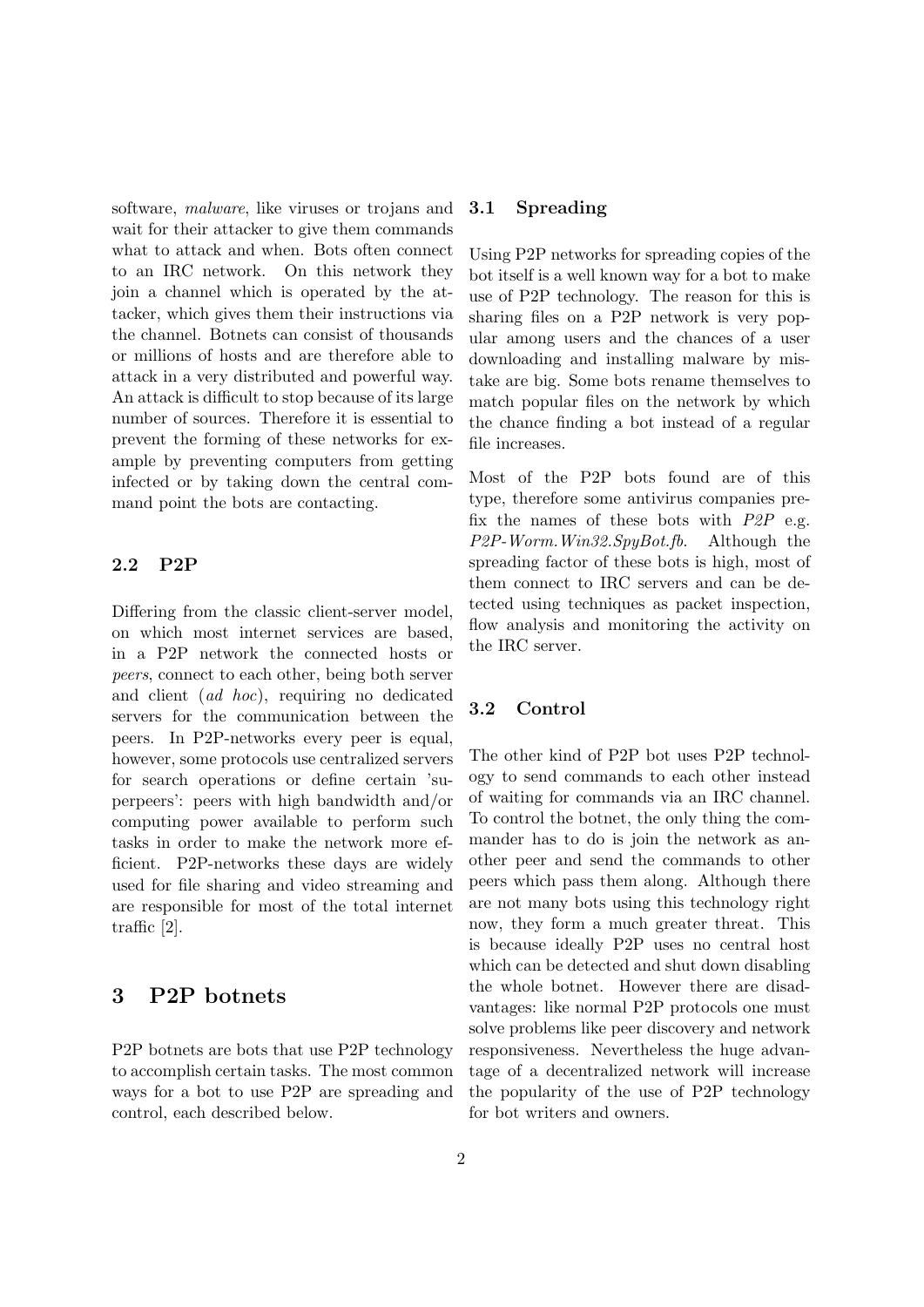#### 3.2.1 Closed P2P networks

Most bots use a P2P network that is dedicated to botnet communication. This means that the bot uses a home made, or borrowed P2P protocol to communicate. For example Phatbot [3] uses code from the WASTE project to implement P2P. But other bots like nugache [4] and SpamThru [5] have apparently integrated their own protocol to communicate.

### 3.2.2 Open P2P networks

Some bots use an existing P2P network, which is normally used for filesharing, for their communicating. This can be done by either transferring files or using its embedded chat system. At the time of writing there are no known bots of this type. However it is possible that they will emerge because of the huge popularity of P2P file sharing and the fact that their traffic is completely mixed with regular P2P traffic, which makes them much harder to detect.

## 4 Bot Analysis

To know how to detect P2P bots, one first needs to understand P2P bots. A controlled environment is set up to analyse the behavior of some bots. In this environment bots can safely be deployed, without running the risk of participating in a true botnet. In our research, two binaries of interesting bots that use P2P technology, Nugache [4] and Sinit [6], were available.

#### 4.1 Environment

The test environment consists of four computers: three machines running Microsoft FreeBSD 6.2. The FreeBSD machine functions as a software router and connects the other three computers. The router runs softflowd [7] to collect netflow data and send this to a netflow aggregator, which in our case is the same machine, running nfcapd [8] with nfsen [9]. All traffic from the three machines can be analyzed this way.

The first bot tested is Sinit, a trojan which uses P2P technology to spread itself. When started Sinit tries to reach other Sinit infected hosts by sending special discovery packets to port 53 of random IP addresses on the Internet. When Sinit receives a discovery response packet, a connection between Sinit and the hosts sending the response is established. The two hosts exchange lists of peers they successfully connected to and Sinit will try to connect to these hosts. Once part of the P2P network, Sinit will spread additional trojans through the network.

The other bot tested on our environment is Nugache [4], a trojan that uses P2P technology for communication. Nugache opens TCP port 8 and has a static list of IP addresses to which it will try to connect on TCP port 8. When connected to one of the 22 initial peers, it will exchange the list of successfully connected peers. When told so by the commander, it will start DoS attacks. The communication is encrypted, or at least obfuscated. Nugache spreads over AIM, America Online Instant Messenger.

While the two bots were active in the controlled environment, softflowd collected the netflow data, for later analysis.

#### 4.2 Results

Windows XP SP2 and one machine running to UDP port 53 of seemingly random IP ad-Sinit started a web server on port 53 and also listens on UDP port 53 and a random high numbered UDP port. It started sending data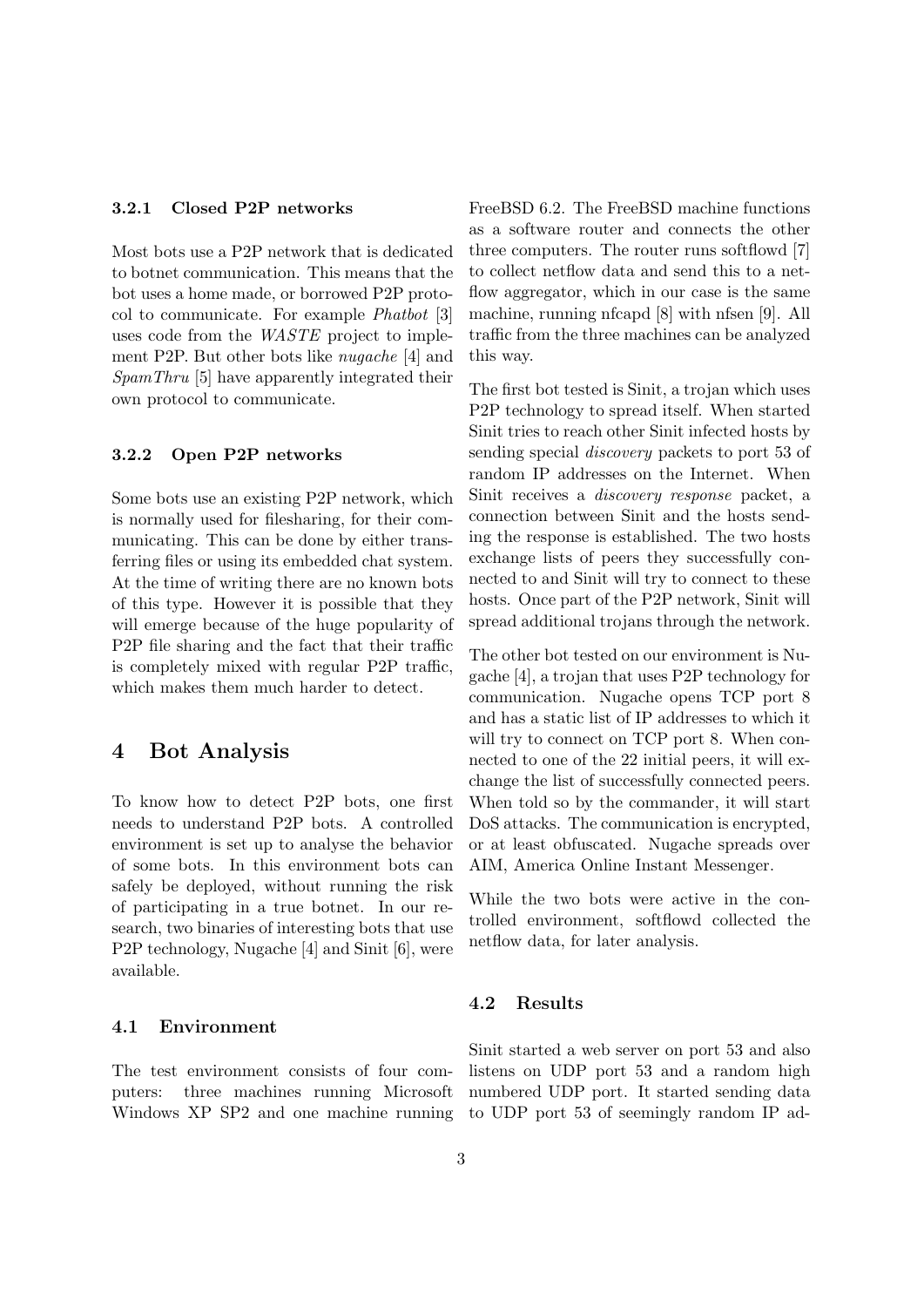dresses. As Sinit was started, *tcpdump* analyzed all its traffic and the analysis showed it immediately started probing IPs, without any evidence of retrieving a list of peers from the Internet. The binary was ran through several sandboxes [10] [11] and as a result, the IP addresses resulting from these runs did not match ours. Previous analysis by LURHQ [6] shows that assumption is true: Sinit tries to reach peers by trying random IPs. This way, Sinit does not require a central point for peer list exchange. The netflow statistics in nfsen displayed high ICMP traffic returning ICMP 3 (host unreachable). The web server embedded in Sinit only serves a single file, /kx.exe, which is the Sinit binary. Running *Microsoft* Malicious Software Removal Tool showed that Sinit had in fact infected the computer with other malware.

We also exposed the sandboxes to Nugache and found out that Nugache installs the list with hosts into Windows' registry, ironically enough under the key \\HKCU\Software\GNU\. Altering this list made Nugache trying to reach the new hosts, but we could not get another PC infected with a version of Nugache containing the altered list. Nugache keeps track of successful connections in the register and how many times each IP in the list was tried. We installed Nugache on all three of our test computers and on each of them altered the lists so that they would try to connect to each other. This obviously resulted in more successful connections, but the exchanged data was not readable, although it showed certain patterns which might mean that it is only obfuscated since true encryption would be likely to garble the data much more.

#### 4.3 Other bots

Besides the bots mentioned before, we also looked at two more bots we were not able to retrieve, Phatbot and Spamthru.

#### 4.3.1 Phatbot

Although we did manage to get the source code of Phatbot, which is a fork of Agobot, we were not able to compile it within our time frame. We did do some research on it and it turned out that Phatbot communicates using the technology of WASTE, an encrypted open-source P2P network [12], where Agobot still relies on IRC to communicate. Phatbot infected hosts find other peers by using cache servers on the Gnutella P2P network, which Gnutella clients use to find near peers. Phatbot looks for clients identified by GNUT, a Gnutella client, but on a different port than usual. It also has a list of processes to kill when it runs, consisting of both antivirus software and competing malware.

## 4.3.2 Spamthru

SpamThru is an interesting piece of malware. It is controlled from a single control server, but when it is taken down, commanding a single peer in the custom P2P network allows the attacker to define a new point of command and thus regaining control of the network. Just like Phatbot, SpamThru tries to wipe out any other malware but SpamThru downloads a complete pirated version of Kaspersky which scans the system, except SpamThru's files, for other viruses.

## 5 Detection

By analyzing bots in our controlled environment, the following characteristics were discovered which make detection possible.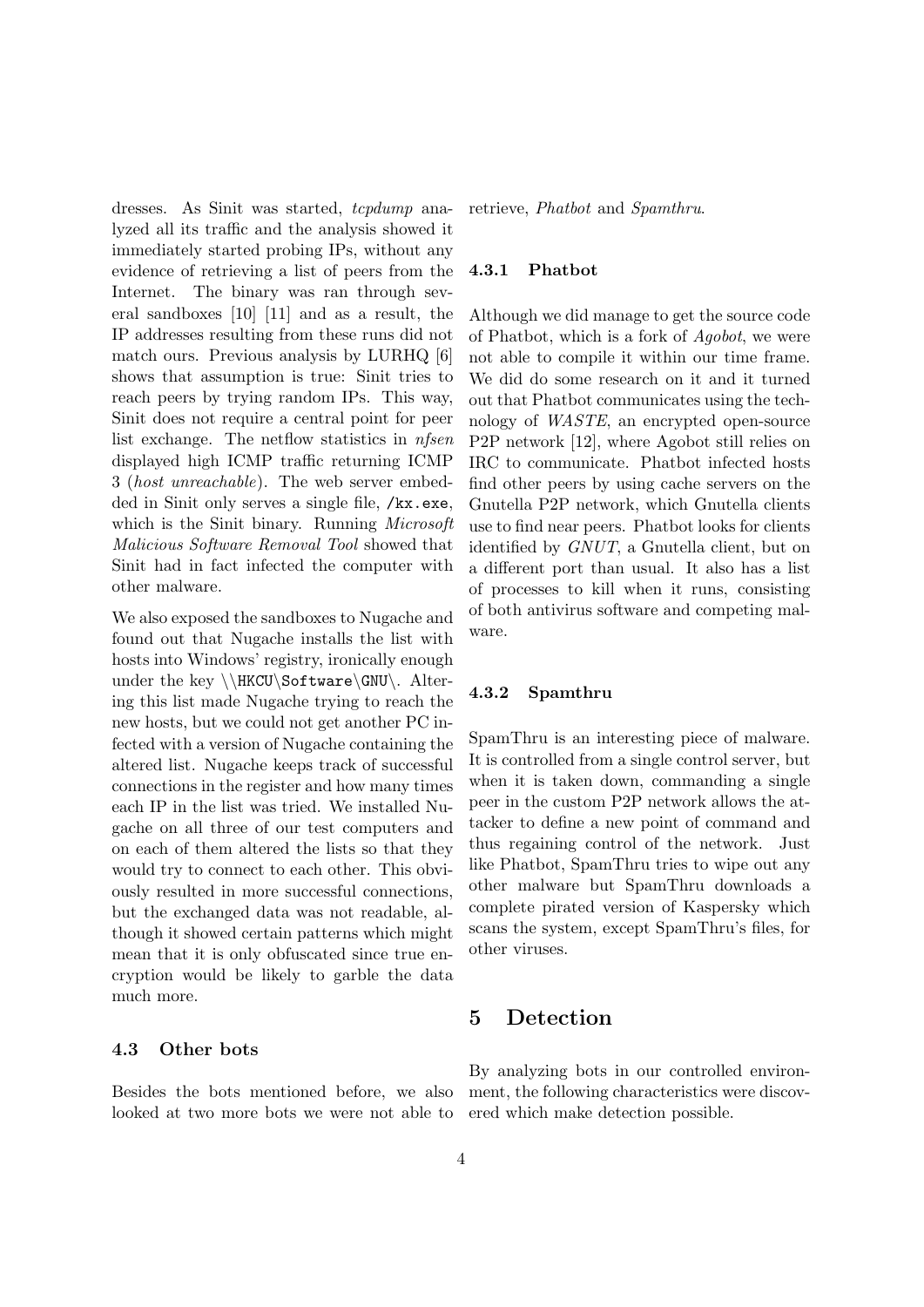#### 5.1 Open ports

As you can see in our bot analysis a common requirement among P2P bots, and P2P technology in general, is that a specific port, or range of ports, must be opened to be able to connect to each other. This makes detection of P2P bots easier, since they all have certain specific ports to listen on. By monitoring data traffic to and from these ports or by actively scanning for them one can map infected hosts. Of course this method comes with false positives, and especially when bots start to use ports used by other applications you need additional methods to rule them out.

### 5.2 Connection failures

Analysis of netflow data showed a high rate of failed connections just after initialisation of the bot. This is a common problem for a lot of P2P networks and is caused by active firewalls, NAT (Network Address Translation) and hosts where the P2P application is not running anymore or hosts that are shut down. This results in a lot of ICMP "destination unreachable" packets and TCP reset packets which can be picked up in flow analysis. P2P file sharing networks use special hosts like supernodes or trackers to mitigate this problem, but since this makes botnets more vulnerable, it is not an attractive way to deploy the network. Taking out a supernode causes multiple peers to be disconnected from the network. Traffic to and from these special hosts is much denser compared to regular peers and therefore makes them easier to detect.

#### 5.3 Peer discovery

Finding which host to connect to also seems to be a problem. Analysis of Nugache showed it way to distribute host lists in an other way

used a static list of IP addresses to connect to upon initialisation. This isn't a smart way for a bot to implement P2P and maybe one can even call it a flaw because you can take the IP's in that list under surveillance and monitor which hosts connect to them. Then one can map them which can give some insights in the network. Although this method of peer discovery is very efficient, it's not likely future bots will implement this method. However this bot nicely illustrates the problem of efficient but cloaked peer discovery and Nugache's approach does not seem to solve this problem.

## 5.4 Obfuscation

Bots running on public P2P networks are a bit harder to detect because they use an existing protocol and infrastructure and have the characteristics of a regular user. Deep packet inspection may be required to distinguish this traffic from the normal P2P traffic as long as no encryption is used. Botnet control requires a lot less bandwidth than file sharing but this can of course be easily obfuscated by downloading random binary data.

There are also some regularity's in the current generation of P2P bots and even some signatures for its traffic [5]. With this information IDS, Intrusion Detection System, rules can be set up to detect this kind of botnet activity. This can be easilly obfuscated, but scanning for a lot of suspicious looking data on a well known port like Sinit does on port 53 will certainly help detecting P2P botnets.

## 6 Countermeasures

Fighting botnets using P2P technology is not going to be easy. Once the creators find a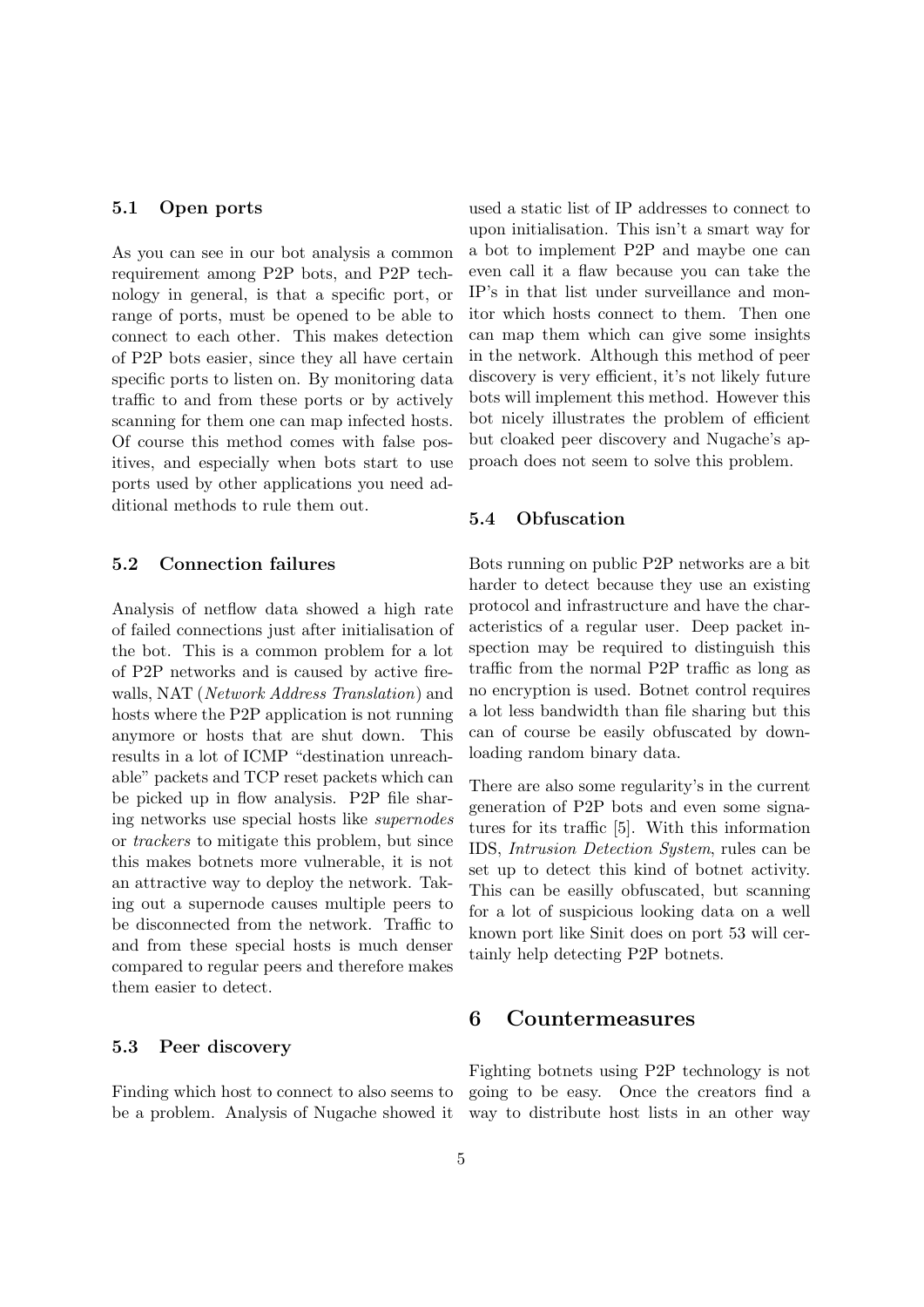then downloading them from a central point or hardcode them, detecting suspicious traffic between regular P2P traffic will be the only way to find infected hosts. Apart from certain flaws in the design of the bots we've discussed in this report, there is no known way of discovering them. Thorough bot analysis is then necessary to discover flaws in the design:

#### 6.1 Nugache

As said before, Nugache uses a list of 22 IPs which the infected host tries to connect to. These hosts then send an updated list of infected hosts and the host connects to a certain amount of them. The list of IPs consists always at least of the initial 22 and only gets appended with other infected hosts. The list in the binary, however, remains the same: after having collected new list of peers, the hardcoded list is not updated. By taking these 22 hosts down, or blocking traffic to them, no new peer can connect to the P2P network. But still, this only stops the botnet from growing and does not affect hosts that were already connected to the network. Nugache listens on port 8, a normally unassigned port, so traffic on this port can be easily monitored.

#### 6.2 Phatbot

To discover other peers, Phatbot infected hosts look in the Gnutella cache servers for clients with clientid GNUT, a common Gnutella client. Phatbot looks for particular GNUT clients listening on other ports than usual. With the help of the administrators of these servers, these invalid clientids can be banned from their servers and growth of the Phatbot network can be stopped.

### 6.3 Sinit

Sinit is the only trojan we found that uses no central point for peer discovery. Instead of retrieving a list of peers, Sinit just starts probing randomly chosen IPs. This is not a very effective way, since that includes over 4 billion possible IP addresses and our analysis also showed that its approach had only little effect. Another characteristic of Sinit is that it communicates with other peers on port 53, the standard DNS port, and its packets are always the same format. Intrusion detection systems can learn how to detect such traffic and block it, since this does not concern ordinary DNS traffic. Again, this approach only fragments the botnet and stops it from growing.

### 6.4 SpamThru

SpamThru only uses P2P technology as a backup communication protocol, to use when the central command point is taken out. The original central point of command is known. Apart from taking this host down, all traffic to this server can be monitored to map infected hosts.

## 7 Conclusion

Although a truly decentralized P2P botnet can be a huge threat, there are some problems with the implementation. As the bots we have discussed show us, peer discovery is a common problem and no matter how these bots try to solve it, it opens up a possible approach for detection: by keeping an initial list of hosts the botnet is easier to shut down and the randomly search for infected hosts, the large number of failed connections that could reveal an infection. Also announcing hosts to a central point like Phatbot does make the botnet more